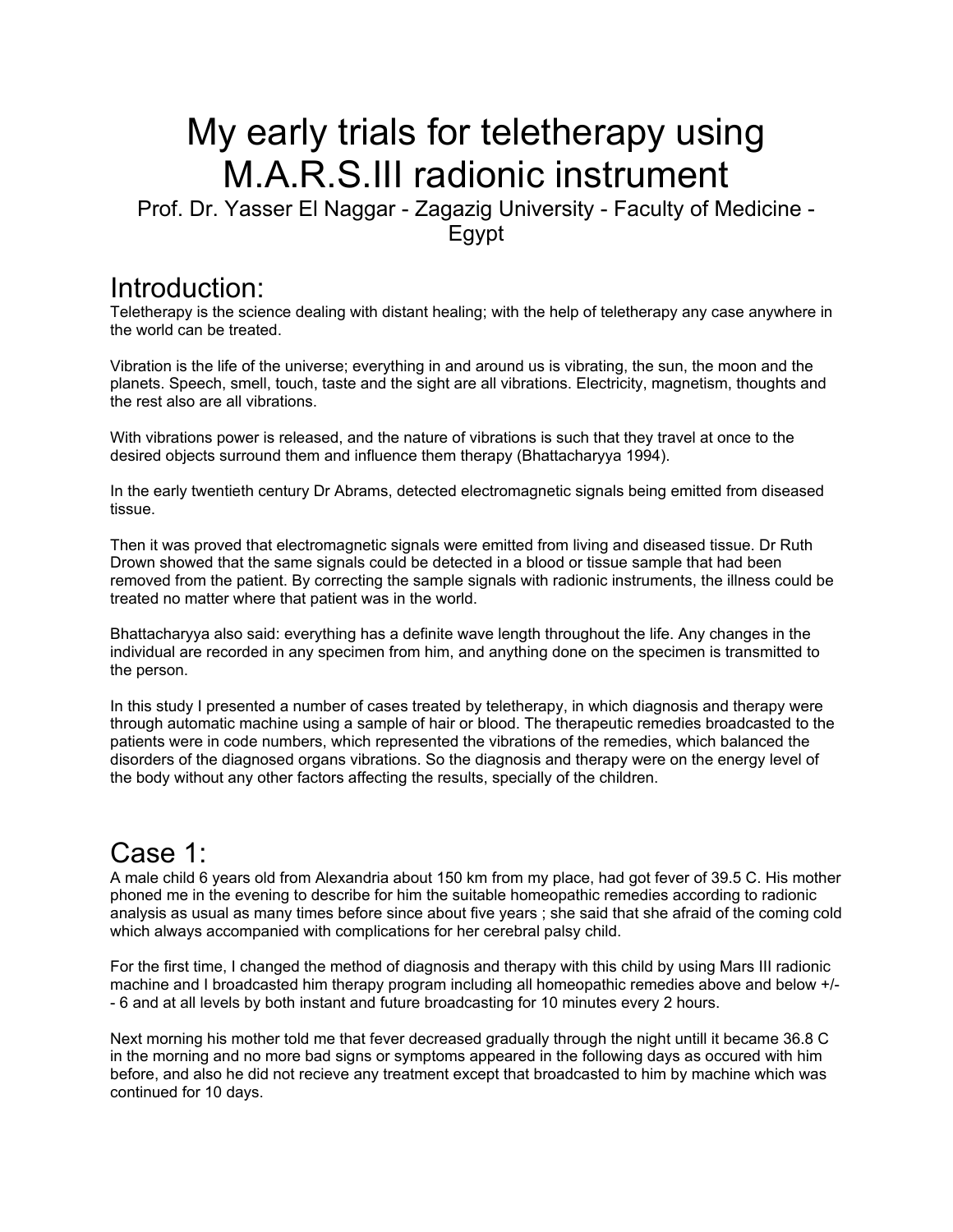### Case 2:

A female child 9 years old live in Sinai about 500 km from my town, had got common cold with runny nose and pain in the left eye with swelling of it's upper eyelid. The father of this child is Egyptian and the mother is German, they had the first aid set of homeopathic remedies, and accustumed to ask my advice about the best remedies to take in different diseases according to radionic analysis using the hair specimens I had for all the family.

At that time I told him I will try with her a new mode of therapy and I broadcasted her using Mars III machine all the homeopathic remedies above and below  $+/-$  6, every 2 hours for 10 minutes each time for 10 days by future broadcasting.

Cold symptoms disappeared completely in two days and the left upper eyelid swelling improved in the 4th day and appeared in the right upper eyelid which improved in the next 2 days, as her father told me after about one week.

# Case 3:

The father of this young female child 45 years old, had got also common cold which soon complicated by allergic cough. This picture recurrent two times every year and deteriorated his health and obliged him to stay long time in bed inspite of ordinary medical treatment or homeopathic remedies.

This time I tried with him teletherapy using Mars III radionic machine, by broadcasting to him homeopathic remedies with all levels from 1-12 above and below +/-- 6, he improved quickly and could move and did his work, except for sporadic cough from time to time which disappeared completely after 6 days, he was happy because it was the first time since long time to pass such attacks without staying in bed and without using any treatment at all.

What was interesting for me in the therapy program made by Mars III machine that it contains cold and cattarrh remedies for both the father and his young daughter and eye infection remedy for his daughter alone, which denoting the high accuracy of the machine in selecting the accurate remedy.

### Case 4:

The mother of the same young female child, 40 years old, had got severe toothache and could not sleep for one night inspite of taking analgesics and homeopathic remedies . In the next morning after a phone call from 500 km, I started broadcasting both instant and future using homeopathic remedies above and below  $+/-6$ .

At the end of the same day her husband phoned me again, saying that the pain increased for some minutes and gradually became tolerated and disappeared completely after 2 hours with no relapse untill writing her case now after 45 days.

# Case 5:

47 years old engneer live in Cairo, about 100 km far from my town, was complaining from severe pain in his neck and back of head, restricting his movement and radiating to both shoulders and upper limbs and upper back which preventing him from sleep deeply for 3 days.

Analgesics and anti-inflammatory drugs improved him little. He asked my help. By instant and future broadcasting for homeopathy program and muscular and nervous systems programs using the results above and below +/-- 6, in the next night he slept well and moved in the next morning free completely of any pain.

After about one week his friend phoned him and told him about the magic of teletherapy and he become believing in it, he answered him that he believed in it because he also had been treated with it and he had got good results with him and his daughter.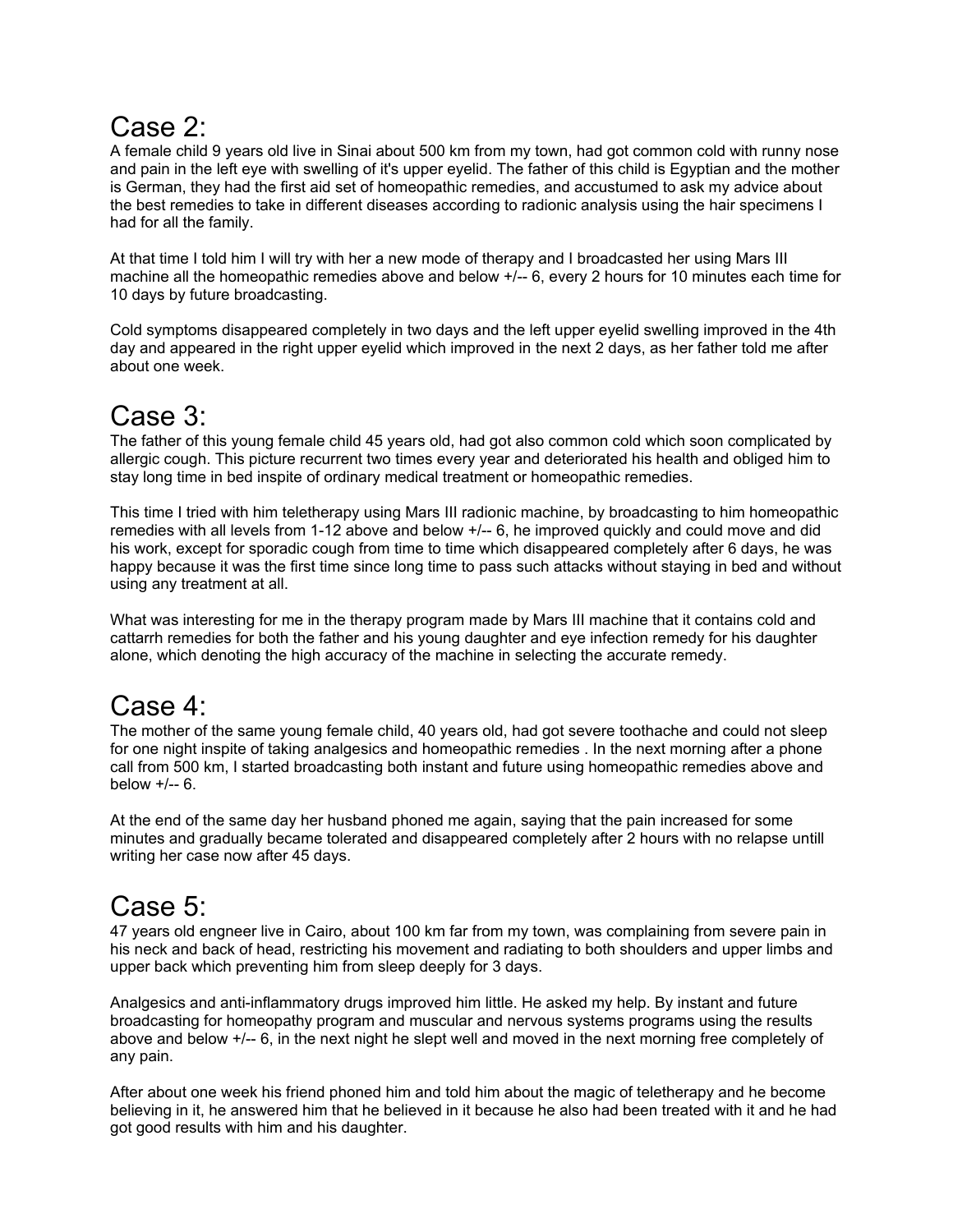#### Case 6:

The mother of a female child 5 years old phoned me at midnight that her daughter had an acute attack of asthma with obstructed nose, mouth breathing, severe dyspnea with wheezing and deep red colour of the face with its puffiness.

This child I followed her up since birth with only homeopathic remedies described after radionic analysis and made on a remedy maker machine. She was well through the last five years except for about 10% depending on modern medicine chemical drugs as antibiotics, antipyretics, ect. That is why I always called this young female child, the child of numbers, because she was born after 18 years infertility for her mother and father, who were clinically free and got their daughter after one year of treatment with homeopathic remedies numbers made by a remedy maker machine. After birth and for 5 years she was under my follow up treatment by homeopathic remedies for all diseases she got during her life which also numbers ; which means that radionic analysis by pendulum is a fact, homeopathic remedies prepared by code numbers on remedy maker machine are also a fact and effective in treatment of acute and chronic diseases. This is my conclusion after ten years of work on not less than 25 patients per day.

For her present case which followed a severe attack of common cold, I tested her hair specimen on Mars III machine for allergy test, respiratory system test and the indicated homeopathic remedies and I sent the results by broadcasting firstly by instant broadcasting for homeopathic remedies then respiratory system test results then allergy test results above and blew + /-- 6 as such. After this I sent the same therapy by future broadcasting.

In the next morning her mother phoned me and told me that her daughter slept directly 10 minutes after her last call till the next morning without any interruption.

After four months at one a.m, this mother phoned me again that her daughter can not take breathing at all, with blue colouration of her face, and I heared on telephone her sound of fighting for breathing. I started directly broadcasting the homeopathic therapy by instant broadcasting for two minutes and fifteen seconds and I repeated them again, then I broadcasted her chromotherapy in the same way. After this I sent for her by future broadcasting homeopathic remedies, chromotherapy, the results of allergy test and respiratory system test as therapy every hour for 10 minutes each. After 15 minutes she phoned me again and told me that her daughter slept after 10 minutes, but she took her breathing in two steps. I relaxed completely because I was stressed with this very high risk case, because I was not sure of the results and I was obliged to treat her. No one can imagine that teletherapy by waves can do such improvement in this very short time and saved the life of that young female child from a distance of about 90 km. In the next morning her mother told me that after one and half hour of sleeping her breathing became normal and she slept well till the next morning. Really the first 15 minutes were critical for me and every physician know this well, because I gave nothing to the patient. I was only sending waves which made this magic cure, without enough experience what to do in such cases with this new Mars III radionic machine.

# Case 7:

A male German patient, 52 years old, live in Sinai in Egypt, 520 km from my town, had got fever for 3 days not responding to the homeopathic remedies he took by himself. The fever had no other symptoms accompanied it.

Since two months, he had got the same fever and treated with antibiotics in high doses for one week and he was afraid of repeating antibiotics again in this short time because of the severe weakness which followed the last antibiotic therapy which prevented him from work for some days. He phoned me asking my advice. I told him not to take any treatment, and I will broadcast him treatment with a new machine.

After one week, he sent to me a mobile message: Dear Dr. I want to thank you for the incredible help, that you sent me with your magic telemachine.

After one month, he visited me and told me that, his fever decreased gradually in one day and half and not returned again with feeling of vitality and good health, and he will be one of the members of teletherapy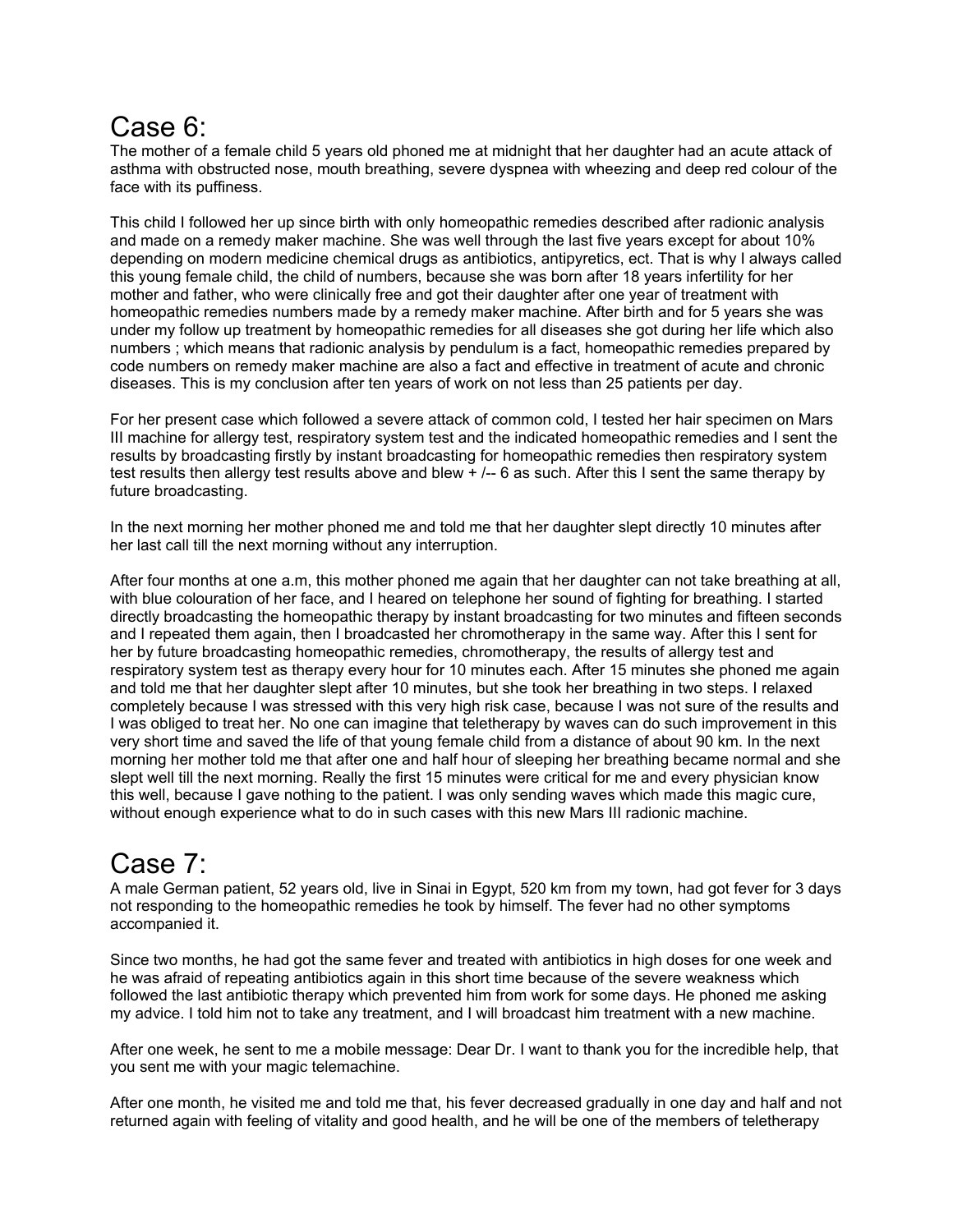group.

### Case 8:

A male child, 7 years old, was visiting Jordan with his Egyptian family, his father phoned me and told that his son had an attack of diarrhoea every 15 minutes with abdominal colic and he wanted me to help him with teletherapy.

I tested his hair sample I had before, and I broadcasted him with the results of homeopathic remedies tested by the Mars III machine, both by instant and future broadcasting.

After one week, the family returned back to Egypt and his father phoned me and told that, after the last telephone call while he was in Jordan, his child had 4 attacks of diarrhoea within three hours without any abdominal colic which stopped after short time, then he slept for two hours and after that no diarrhoea at all or abdominal pain.

This case was of interest to the father because he was in another country and the circumstances did not help him to ask for a medical help. His son was cured in a very short time, not intrrupting or irritating them and at the same time he was in a good vitality.

#### Discussion:

My early comment on M.A.R.S. III radionic machine, against radionic analysis and treatment by other radionic machines and pendulum is that ; Mars III machine in automatic module can diagnose the minute dysfunctions in any organ even at the level of the cell. The number of the diagnosed dysfunction data are more than that we get with any other machine, and every patient was surperised because it explained well his complains and his body organ functions. Also the number of remedies to treat these disorders are also more even after deleting the results below +6 and above - 6. By using the resulting remedies at all levels, we can got more rapid and compelete cure because we treat all levels at once. If we imagine that the television reciever can recieve 4000 channels from all the world why we do not believe that our body who invent this reciever can do the same function and recieve the resonant vibrations of the resulting remedies which balance the disordered vibrations of his organs and cells. The clinical experience said that: yes, and the results were rapid and complete cure with no side effects occur in very short time specially in the childern which are not affected by any factors. So if we widen the scope of remedy selection for a number of detailed organ dysfunctions of the body, the detailed energy dysfunction, emotions dysfunctions and microbiology and parasite affections which can not diagnosed by usual lab tests. And if we widen the scope of therapy using different modes as homeopathy, gemtherapy, colour therapy and others, we can balance even the minute vibrations disorders of the body.

Corrections of most of the vibrations of body disorders at the same time in my opinion is better than using one homeopathic remedy i.e one vibration , or some and wait for results, to try again after a very long exhausted history taking from the patient without any basic rules control the selection of remedies by mind or even by the help of computer except the clinical experience which is not the same in all practicioners.

The more the remedies prescribed for measured organ disorders with measured potencies, the rapid improvement in the patient disease condition, and the acceptence of other doctors for complementary medicine as a method of calculated clear diagnosis and therapy methods depend on clear explainable scientific basis of modern technology today.

#### References:

 1- Bhattacharyya AK. (1994): Teletherapy and allied science . Published by Firma KLM Private Limited. Calcutta - India.

2- Keith Masson (2001): The Radionics Hand Book.